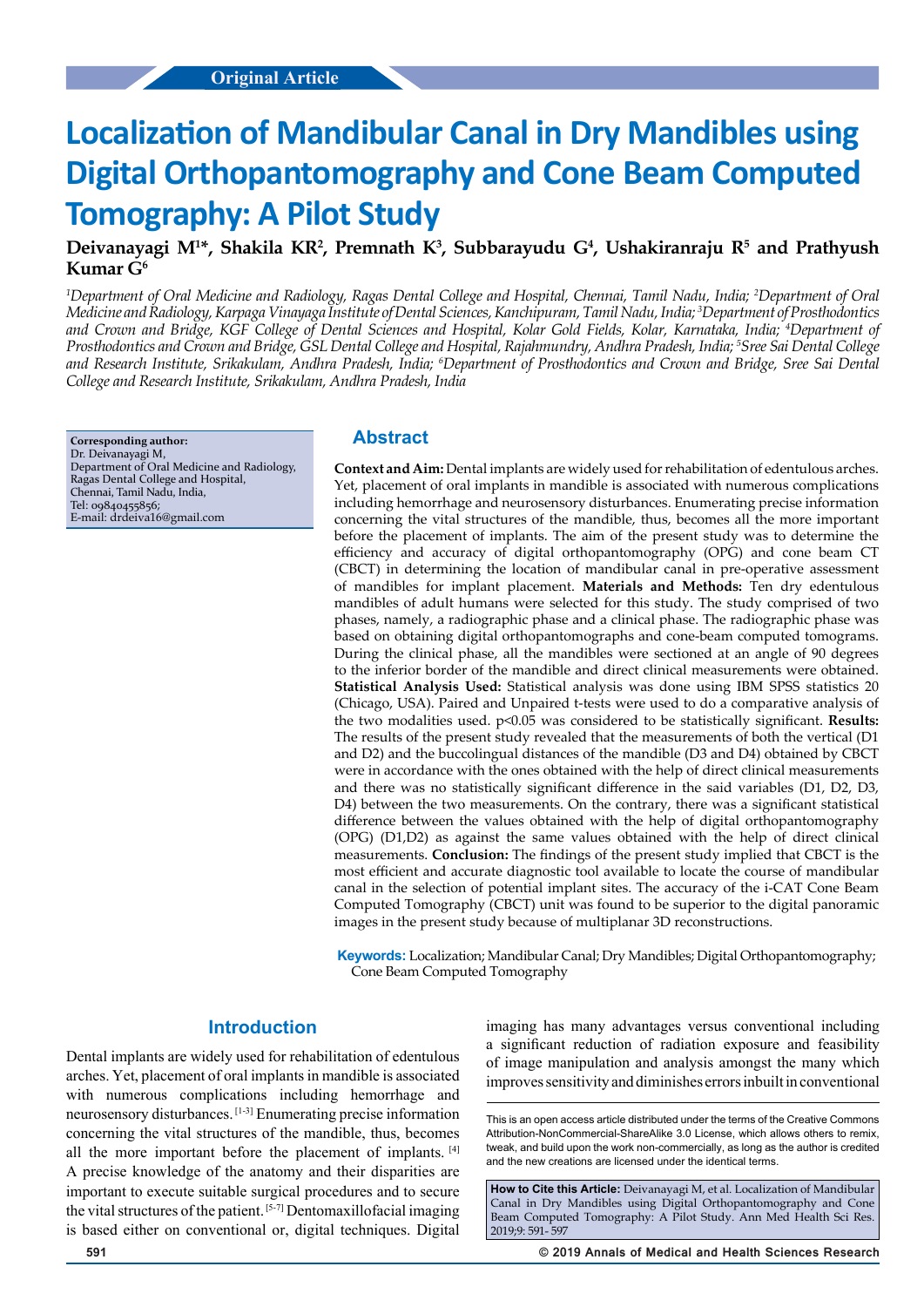imaging. For pre-implant assessment, orthopantomography (OPG) and cone beam computed tomography (CBCT) are the routinely used digital imaging modalities. [8] Measurements obtained through comparison of digital orthopantomography (OPG) and cone beam CT (CBCT) with dry edentulous mandibles can help to supplement the data about the estimation of the efficiency and accuracy of these imaging modalities in identifying the vital structures including the mandibular canal. The aim of the present study was to determine the efficiency and accuracy of digital orthopantomography (OPG) and cone beam CT (CBCT) in determining the location of mandibular canal in pre-operative assessment of mandibles for implant placement.

## **Methods**

Ten dry edentulous mandibles of adult humans were selected for this study. Mandibles with any evidence of fractures, teeth and socket spaces were excluded from the study. The study comprised of two phases, namely, a radiographic phase and a clinical phase. The radiographic phase was based on obtaining digital orthopantomographs and cone-beam computed tomograms. Areas with 5 mm, 15 mm and 25 mm distance from the distal margin of the mental foramen were marked as A, B and C on both the right and left sides of the dry mandibles. Care was taken to maintain symmetry of both the sides of mandible. Radioopaque markers in the form of 2.54 mm steel ball bearings were placed on the above said A, B and C positions with the help of modeling wax to calculate the magnification error. Digital panoramic images were obtained with KODAK 800°C panoramic unit at 60 kVP and 2 mA exposure parameters with an exposure time of 13.63 seconds. Dry mandibles embedded with radioopaque marker were placed in the focal trough of the digital panoramic unit by maintaining the reference lines parallel to the symphysis menti and mesial aspect of the mental foramen with the support of bite plane and insulating tape. Digital images were acquired and stored in the computer. The following distances were measured on the acquired images:

**D1:** The distance from the Alveolar Crest to Inferior Border of Mandible (mm);

**D2:** The distance from the Alveolar Crest to Superior Border of Mandibular Canal (mm).

For the purpose of getting cone beam computed tomograms, dry mandibles were placed in 12x12x10cm plastic box filled with water. The position of the mandibles in water was maintained at a constant during the procedure for obtaining CBCT images. The plastic box was, then, placed within the focal trough of the i-CAT Cone Beam Computed Tomography (CBCT) unit. i-CAT is a Cone Beam Computed Tomography (CBCT) unit which is an Extended Field of View model (Imaging Sciences International, Hatfield, PA). In the present study, i-CAT Cone Beam Computed Tomography (CBCT) unit was used while images were obtained at 120kVp and 5mA exposure parameters with a rotation time of 26.3seconds by software addition of two different rotational scans using two different fields of view covering the craniofacial complex and maxilla/mandible. In addition to D1 and D2, the following distances were measured on computed tomograms:

**D3:** Buccolingual (BL) Width 5 mm under Mandibular Crest (mm);

**D4:** Buccolingual (BL) Width at the Circumference of the Mandibular Canal (mm).

The measurements of D1, D2, D3 and D4 are made with the help of Vernier calipers. During the clinical phase, all the mandibles were sectioned at an angle of 90 degrees to the inferior border of the mandible along the regions of A, B and C using the bone cutter tool. On the sectioned mandibles, measurements of D1, D2, D3 and D4 were, then, made. The following formula was used to calculate the Actual Bone Height from the radiographic measurements obtained using digital orthopantomography (OPG):

 $ABH= ADB \times RBH/RDB;$ 

where in; ABH= Actual bone height available for implant placement;

ADB=Actual diameter of the metal ball bearings;

RBH=Radiographic Bone Height available for implant placement as measured from the radiograph; and

RDB=Diameter of the metal ball bearings on radiograph.

### **Statistical analysis**

Statistical analysis was done using IBM SPSS statistics 20 (Chicago, USA). Paired and Unpaired t-tests were used to do a comparative analysis of the two modalities used.  $p<0.05$  was considered to be statistically significant.

## **Results**

Table 1 shows the descriptive statistics of dried mandibles with Cone Beam Computed Tomography while Tables 2, 3 and 4 show the same for Digital Orthopantomography (Magnified), Digital Orthopantomography (Calculated) and for Direct Clinical Measurements respectively. Table 5 shows the

| Table 1: Descriptive statistics of dried mandibles with cone beam<br>computed tomography. |     |       |                   |       |                  |       |       |
|-------------------------------------------------------------------------------------------|-----|-------|-------------------|-------|------------------|-------|-------|
| <b>Cone Beam Computed</b>                                                                 |     |       | <b>Right Side</b> |       | <b>Left Side</b> | Mean  | SD    |
| Tomography                                                                                |     | Min.  | Max.              | Min.  | Max.             |       |       |
| D1                                                                                        | A   | 10.7  | 18.5              | 10.5  | 18.5             | 15.70 | 2.73  |
| Alveolar Crest to                                                                         | B   | 10.6  | 18.3              | 10.4  | 18.2             | 15.51 | 2.74  |
| Inferior Border of                                                                        | C   | 104   | 18.3              | 10.4  | 18.0             | 15.35 | 2.78  |
| Mandible (mm)                                                                             | Avg | 10.57 | 18.37             | 10.43 | 18.23            | 15.52 | 2.75  |
| D <sub>2</sub>                                                                            | А   | 4.8   | 10.1              | 4.8   | 10.1             | 7.78  | 1.81  |
| Alveolar Crest to                                                                         | B   | 4.5   | 9.8               | 4.5   | 9.6              | 7.52  | 1.78  |
| Superior Border of<br><b>Mandibular Canal</b>                                             | C   | 4.3   | 9.6               | 4.4   | 9.5              | 7.31  | 1.75  |
| (mm)                                                                                      | Avg | 4.53  | 9.83              | 4.57  | 9.73             | 7.53  | 1.78  |
| D <sub>3</sub>                                                                            | А   | 7.7   | 14.6              | 7.7   | 14.6             | 11.07 | 2.34  |
| BL Width 5 mm                                                                             | B   | 7.8   | 14.3              | 8.1   | 14.5             | 11.23 | 2.10  |
| under Mandibular                                                                          | C   | 8.0   | 14.3              | 8.1   | 14.3             | 11.31 | 2.01  |
| Crest (mm)                                                                                | Avg | 7.83  | 14.33             | 7.97  | 14.43            | 11.20 | 2.14  |
| D4                                                                                        | А   | 80    | 144               | 80    | 14.3             | 10.87 | 2.19  |
| <b>BL</b> Width at the                                                                    | B   | 80    | 14.3              | 8.1   | 141              | 10.97 | 2 1 1 |
| Circumference of the                                                                      | C   | 8.4   | 14.3              | 8.3   | 14.3             | 11.07 | 2.00  |
| <b>Mandibular Canal</b><br>(mm)                                                           | Avg | 8.13  | 14.27             | 8.13  | 14.17            | 10.97 | 2.09  |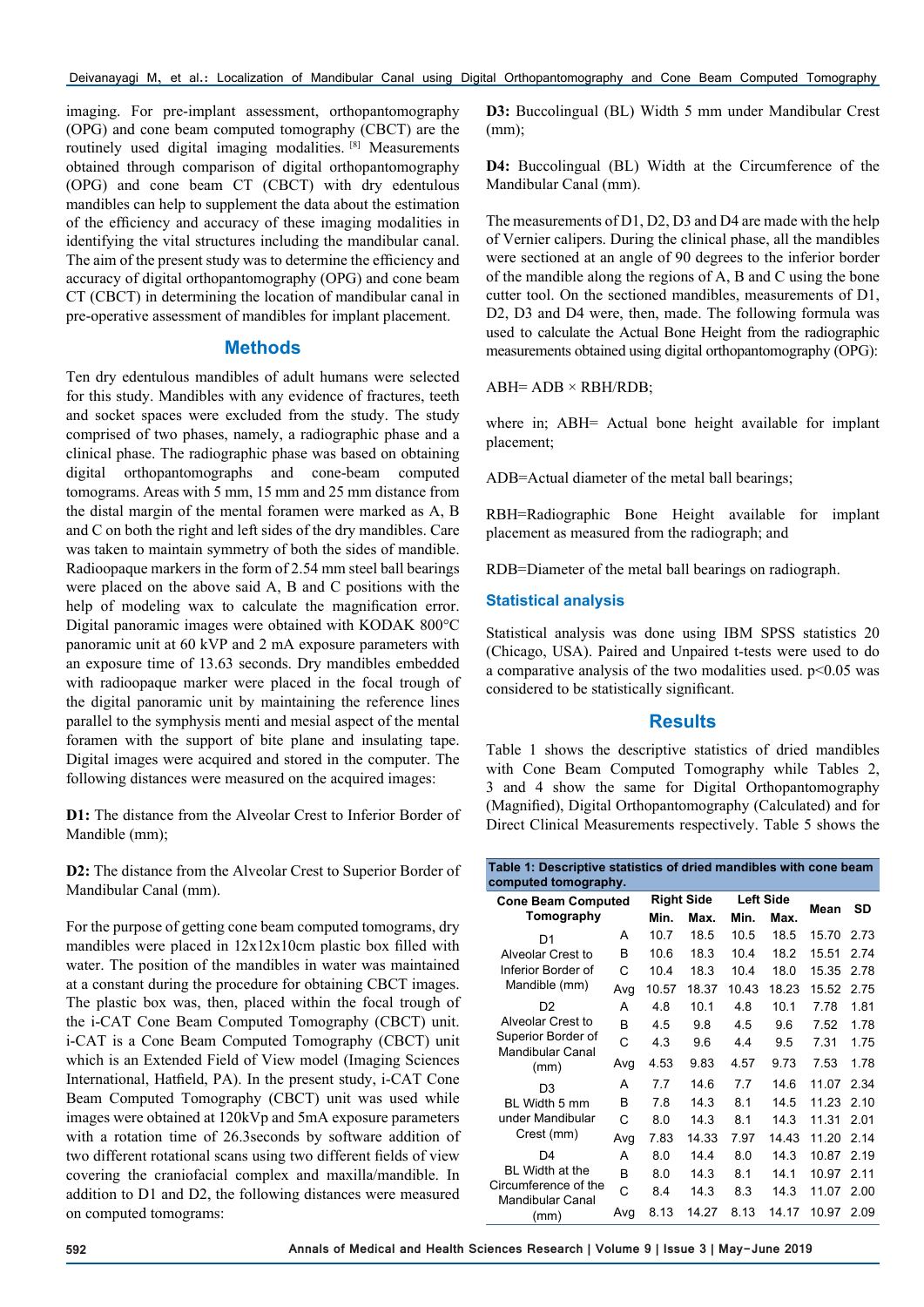descriptive statistics for the included measurements viz. D1, D2, D3 and D4 by Groups. When considering direct clinical measurements from dry mandibles as the gold standard, the results of the present study clearly revealed that the mean values of D1, D2, D3 and D4 (15.52 mm, 7.53 mm, 11.20 mm and 10.97 mm) obtained with the help of cone beam CT (CBCT) [Table 1 and Table 5] were very close to the direct gold standard clinical measurement values of 15.47 mm, 7.51 mm, 11.18 mm and 10.97 mm respectively [Table 4 and Table 5]. Similar measurements obtained with the help of digital orthopantomography (OPG) (Magnified) for D1 and D2 (19.10 mm and 9.16 mm) [Table 2, Table 5] and digital orthopantomography (OPG) (Calculated) for D1 and D2 (16.19 mm and 7.77 mm) [Table 3, Table 5] were, on the contrary,

**Table 2: Descriptive statistics of dried mandibles with digital orthopantomography (Magnified).**

| Digital Orthopantomography<br>(Magnified) |     | <b>Right Side</b> |                                    | <b>Left Side</b> |                      | Mean SD         |  |
|-------------------------------------------|-----|-------------------|------------------------------------|------------------|----------------------|-----------------|--|
|                                           |     | Min.              | Max.                               | Min.             | Max.                 |                 |  |
|                                           | A   | 13.0              | 23.8                               |                  | 12.9 24.1            | 19.38 3.35      |  |
| D1<br>Alveolar Crest to Inferior          | B   | 12.9              | 23.7                               |                  | 12.7 23.7 19.10 3.29 |                 |  |
| Border of Mandible (mm)                   | C   | 12.7              | 23.4                               |                  | 12.6 23.5 18.82 3.29 |                 |  |
|                                           | Ava |                   | 12.87 23.63 12.73 23.77 19.10 3.31 |                  |                      |                 |  |
| D <sub>2</sub>                            | A   | 57                | 11.9                               | 5.6              |                      | 11.8 9.40 2.13  |  |
| Alveolar Crest to                         | в   | 55                | 117                                | 5.5              |                      | 11.7 9.17 2.16  |  |
| Superior Border of                        | C   | 5.4               | 114                                | 5.3              | 114                  | 8.90 2.06       |  |
| Mandibular Canal (mm)                     | Ava | 5.53              | 11.63                              | -5.47            |                      | 11.53 9.16 2.11 |  |

| Table 3: Descriptive statistics of Dried Mandibles with Digital<br>Orthopantomography (Calculated). |     |                   |             |                  |       |                                    |      |
|-----------------------------------------------------------------------------------------------------|-----|-------------------|-------------|------------------|-------|------------------------------------|------|
| Digital Orthopantomography                                                                          |     | <b>Right Side</b> |             | <b>Left Side</b> |       | Mean SD                            |      |
| (Calculated)                                                                                        |     | Min.              | Max.        | Min.             | Max.  |                                    |      |
| D <sub>1</sub>                                                                                      | A   | 11.4              | 19.5        | 11.3             |       | 19.7 16.43 2.91                    |      |
| Alveolar Crest to Inferior                                                                          | B   | 11.3              | 194         |                  |       | 11.1 19.4 16.19 2.85               |      |
| Border of Mandible (mm)                                                                             | C   | 11 1              | 19.2        | 11 <sub>0</sub>  |       | 19.3 15.96 2.88                    |      |
|                                                                                                     | Avg |                   |             |                  |       | 11.27 19.37 11.13 19.47 16.19 2.88 |      |
| D <sub>2</sub>                                                                                      | A   | 5.0               | 10.4        | 4.9              | 10.3  | 7.98                               | 1.89 |
| Alveolar Crest to                                                                                   | R   | 4.7               | 10.2        | 4.6              | 10.2  | 7 78                               | 1.92 |
| Superior Border of                                                                                  | C   | 46                | 10 $\Omega$ | 4.5              | 10.0  | 7.56                               | 1.83 |
| Mandibular Canal (mm)                                                                               | Ava | 4.77              |             | 10.17 4.67       | 10.13 | 7.77                               | 1.88 |

#### **Table 4: Descriptive statistics of Dried Mandibles with Direct Clinical Measurements.**

| <b>Direct Clinical</b>                |     |       | <b>Right Side</b> |       | <b>Left Side</b><br>Mean |            | SD   |
|---------------------------------------|-----|-------|-------------------|-------|--------------------------|------------|------|
| <b>Measurements</b>                   |     | Min.  | Max.              | Min.  | Max.                     |            |      |
| D1                                    | A   | 10.6  | 18.6              | 10.5  | 18.5                     | 15.67 2.74 |      |
| Alveolar Crest to Inferior            | B   | 10.4  | 18.4              | 10.3  | 18.3                     | 15.43 2.77 |      |
| Border of Mandible<br>(mm)            | C   | 10.4  | 18.3              | 10.2  | 18.1                     | 15.32 2.80 |      |
|                                       | Avg | 10.47 | 18.43             | 10.33 | 18.30                    | 15.47      | 2 77 |
| D <sub>2</sub>                        | А   | 4.7   | 10.1              | 4.7   | 10.2                     | 7.77       | 1.84 |
| Alveolar Crest to                     | B   | 4.5   | 9.7               | 4.5   | 9.7                      | 7.49       | 1.81 |
| Superior Border of                    | C   | 4.3   | 9.5               | 4.3   | 9.5                      | 7 27       | 1.74 |
| Mandibular Canal (mm)                 | Avg | 4.50  | 9.77              | 4.53  | 9.80                     | 7.51       | 1.79 |
|                                       | А   | 7.8   | 14.6              | 7.7   | 14.5                     | 11.07 2.33 |      |
| D <sub>3</sub><br>BL Width 5 mm under | B   | 7.8   | 14.2              | 8.0   | 14.5                     | 11.19 2.08 |      |
| Mandibular Crest (mm)                 | С   | 8.1   | 14.1              | 8.2   | 14.3                     | 11.28 1.98 |      |
|                                       | Avg | 7.90  | 14.30             | 7.97  | 14.43                    | 11.18 2.12 |      |
| D <sub>4</sub>                        | Α   | 7.9   | 14.4              | 8.0   | 14.4                     | 10.90 2.21 |      |
| BL Width at the                       | B   | 8.1   | 14.2              | 8.0   | 14.2                     | 10.97 2.09 |      |
| Circumference of the                  | C   | 8.4   | 14.1              | 8.4   | 14.2                     | 11.04      | 1.96 |
| Mandibular Canal (mm)                 | Avg | 8.13  | 14.23             | 8.13  | 14.23                    | 10.97 2.08 |      |

found to be much higher than the clinical measurement values (15.47 mm and 7.51 mm) [Table 4 and Table 5]. Table 6 shows the Pearson's Correlation Coefficients for Cone Beam Computed Tomography for all the said variables, D1, D2, D3 and D4. Similarly, Table 7 for Digital Orthopantomography and Table 8 for direct clinical measurements. The Pearson's Correlation Coefficients obtained showed that there was a direct positive linear relationship evident between distance measurements for D1 ( $r=0.999$ ,  $p<0.01$ ), D2 ( $r=0.998$ ,  $p<0.01$ ), D3 ( $r=0.993$ ,  $p<0.01$ ) and D4 ( $r=0.996$ ,  $p<0.01$ ) in cone beam CT (CBCT) (Table 6). A similar positive relationship, also, existed between distance measurements for D1 ( $r=0.998$ ,  $p<0.01$ ) and D2  $(r=0.996, p<0.01)$  in OPG [Table 7] as well as between distance measurements for D1 (r=0.997, p<0.01), D2 (r=0.998, p<0.01), D3 ( $r=0.991$ ,  $p<0.01$ ) and D4 ( $r=0.992$ ,  $p<0.01$ ) in case of direct

| Table 5: Descriptive statistics for D1, D2, D3 and D4 by Groups. |                  |       |       |       |       |
|------------------------------------------------------------------|------------------|-------|-------|-------|-------|
| <b>Groups</b>                                                    | <b>Distances</b> | Min.  | Max.  | Mean  | SD    |
|                                                                  | D1               | 10.43 | 18.37 | 15.52 | 2.75  |
| Cone Beam Computed                                               | D <sub>2</sub>   | 4.53  | 9.83  | 7.53  | 1 78  |
| Tomography                                                       | D3               | 7.83  | 14.43 | 11.20 | 2.14  |
|                                                                  | D4               | 8.13  | 14 27 | 10.97 | 2.09  |
| Digital                                                          | D1               | 11 15 | 19.47 | 16.19 | 2.88  |
| Orthopantomography<br>(Calculated)                               | D <sub>2</sub>   | 4.67  | 10.19 | 7 77  | 1.88  |
|                                                                  | D1               | 10.33 | 18.43 | 15.47 | 2.77  |
| <b>Direct Clinical</b>                                           | D2               | 4.50  | 9.80  | 7.51  | 1.79  |
| Measurements                                                     | D3               | 7.90  | 14 43 | 11 18 | 2 1 2 |
|                                                                  | D4               | 8.13  | 14.23 | 10.97 | 2.08  |

|              | <b>Computed Tomography.</b> |              |          | Table 6: Pearson's Correlation Coefficients for Cone Beam      |
|--------------|-----------------------------|--------------|----------|----------------------------------------------------------------|
|              |                             | A            | в        | C                                                              |
|              |                             |              |          |                                                                |
|              |                             | 1            | .999     | D1- Alveolar Crest to Inferior Border of Mandible (mm)<br>.998 |
| A            | r-value                     |              |          |                                                                |
|              | p-value                     |              | $.000**$ | $.000**$                                                       |
| B            | r-value                     | .999         | 1        | .999                                                           |
|              | p-value .000**              |              |          | $.000**$                                                       |
| $\mathsf{C}$ | r-value                     | .998         | .999     | 1                                                              |
|              | p-value 000** 000**         |              |          |                                                                |
|              |                             |              |          | D2- Alveolar Crest to Superior Border of Mandibular Canal (mm) |
| А            | r-value                     | 1            | .998     | .998                                                           |
|              | p-value                     |              | $.000**$ | $.000**$                                                       |
| B            | r-value                     | .998         | 1        | .999                                                           |
|              | p-value .000**              |              |          | $.000**$                                                       |
| C            | r-value                     | .998         | .999     | 1                                                              |
|              | p-value .000** .000**       |              |          |                                                                |
|              |                             |              |          | D3- BL Width 5 mm under Mandibular Crest (mm)                  |
| A            | r-value                     | $\mathbf{1}$ | .993     | .980                                                           |
|              | p-value                     |              | $.000**$ | $.000**$                                                       |
| B.           | r-value                     | .993         | 1        | .994                                                           |
|              | p-value .000**              |              |          | $.000**$                                                       |
|              | r-value .980                |              | .994     | 1                                                              |
| C            | p-value .000** .000**       |              |          |                                                                |
|              |                             |              |          | D4- BL Width at the Circumference of the Mandibular Canal (mm) |
|              | r-value                     | $\mathbf{1}$ | .996     | .987                                                           |
| A            | p-value                     |              | $.000**$ | $.000**$                                                       |
|              | r-value                     | .996         | 1        | .996                                                           |
| B            | p-value .000**              |              |          | $.000**$                                                       |
|              | r-value                     | .987         | .996     | 1                                                              |
| C            | p-value .000** .000**       |              |          |                                                                |
|              |                             |              |          | Correlation is significant at 0.01 level (2-tailed)            |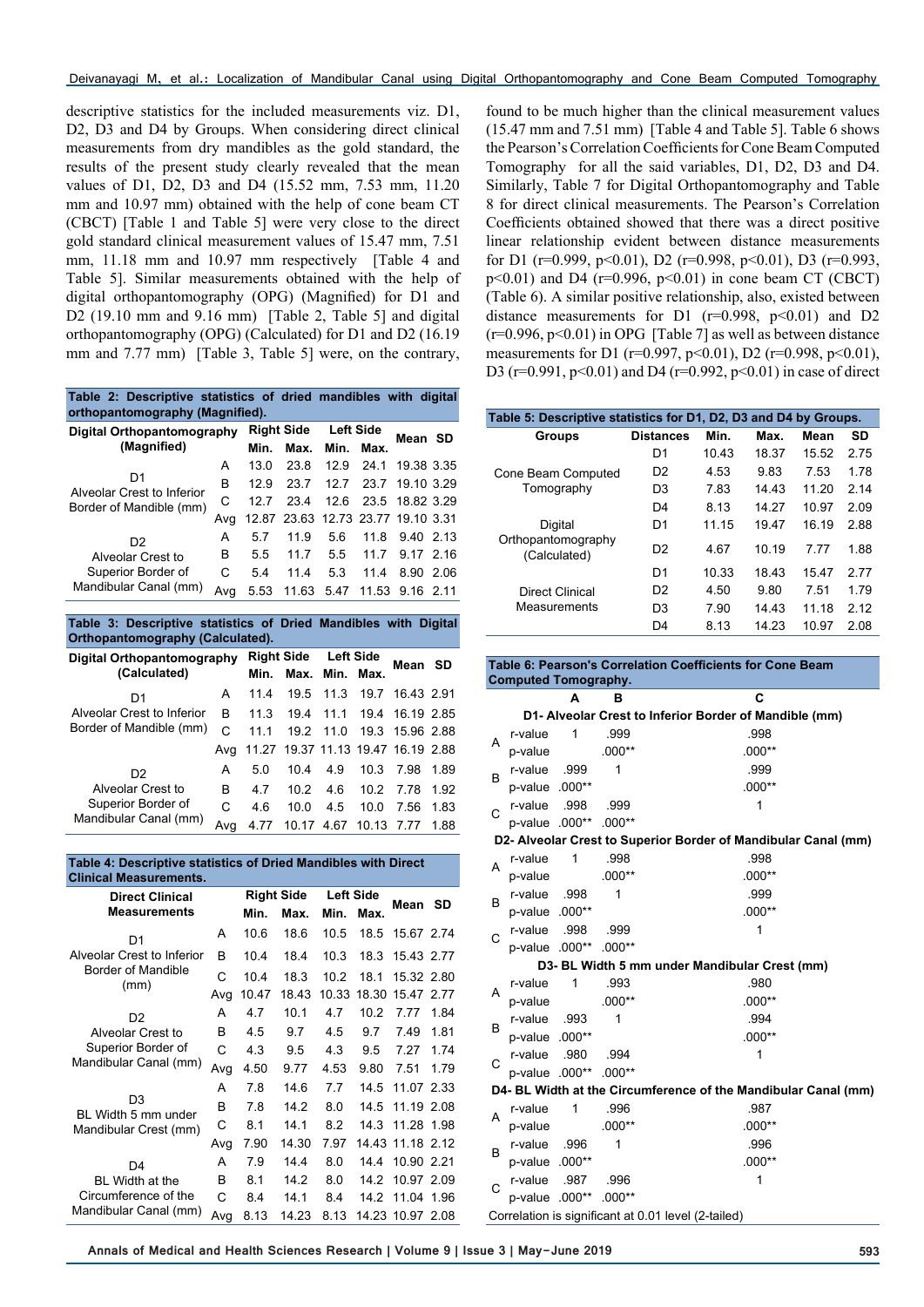|   | Orthopantomography. |   |          | Table 7: Pearson's Correlation Coefficients for Digital        |
|---|---------------------|---|----------|----------------------------------------------------------------|
|   |                     | A | в        | C                                                              |
|   |                     |   |          | D1- Alveolar Crest to Inferior Border of Mandible (mm)         |
| A | r-value             | 1 | .998     | .995                                                           |
|   | p-value             |   | $.000**$ | $.000**$                                                       |
| B | r-value .998        |   | 1        | .999                                                           |
|   | p-value .000**      |   |          | $.000**$                                                       |
|   | P-value .995        |   | .999     | 1                                                              |
| С | p-value .000**      |   | $.000**$ |                                                                |
|   |                     |   |          | D2- Alveolar Crest to Superior Border of Mandibular Canal (mm) |
| A | r-value             | 1 | .996     | .995                                                           |
|   | p-value             |   | $.000**$ | $.000**$                                                       |
| B | r-value .996        |   | 1        | .998                                                           |
|   | p-value .000**      |   |          | $.000**$                                                       |
| C | P-value .995        |   | .998     |                                                                |
|   | n-value .000**      |   | .000**   |                                                                |
|   |                     |   |          | Correlation is significant at 0.01 level (2-tailed)            |

|   | <b>Measurements.</b> |          |          | Table 8: Pearson's Correlation Coefficients for Direct Clinical |
|---|----------------------|----------|----------|-----------------------------------------------------------------|
|   |                      | A        | в        | C                                                               |
|   |                      |          |          | D1- Alveolar Crest to Inferior Border of Mandible (mm)          |
|   | r-value              | 1        | .997     | .995                                                            |
| A | p-value              |          | $.000**$ | $.000**$                                                        |
| B | r-value              | .997     | 1        | .999                                                            |
|   | p-value .000**       |          |          | $.000**$                                                        |
| Ċ | r-value              | .995     | .999     | 1                                                               |
|   | p-value .000**       |          | $.000**$ |                                                                 |
|   |                      |          |          | D2- Alveolar Crest to Superior Border of Mandibular Canal (mm)  |
| A | r-value              | 1        | .998     | .998                                                            |
|   | p-value              |          | $.000**$ | $.000**$                                                        |
| В | r-value              | .998     | 1        | .998                                                            |
|   | p-value              | $.000**$ |          | $.000**$                                                        |
| C | r-value              | .998     | .998     | 1                                                               |
|   | p-value              | $.000**$ | $.000**$ |                                                                 |
|   |                      |          |          | D3- BL Width 5 mm under Mandibular Crest (mm)                   |
| A | r-value              | 1        | .991     | .980                                                            |
|   | p-value              |          | $.000**$ | $.000**$                                                        |
| В | r-value              | .991     | 1        | .995                                                            |
|   | p-value .000**       |          |          | $.000**$                                                        |
| C | r-value              | .980     | .995     | 1                                                               |
|   | p-value              | $.000**$ | $.000**$ |                                                                 |
|   |                      |          |          | D4- BL Width at the Circumference of the Mandibular Canal (mm)  |
| A | r-value              | 1        | .992     | .986                                                            |
|   | p-value              |          | $.000**$ | $.000**$                                                        |
| B | r-value              | .992     | 1        | .998                                                            |
|   | p-value              | $.000**$ |          | $.000**$                                                        |
| C | r-value              | .986     | .998     | 1                                                               |
|   | p-value              | $.000**$ | $.000**$ |                                                                 |
|   |                      |          |          | Correlation is significant at 0.01 level (2-tailed)             |

clinical measurements [Table 8]. The Pearson's Correlation Coefficient values for cone beam CT (CBCT) ranged from 0.980 to 1 indicating an excellent correlation amongst all the measurements made with cone beam CT (CBCT) [Table 6]. Likewise, for digital orthopantomography (OPG) [Table 7] and direct clinical measurements [Table 8], r-values ranged from 0.995 to 1 and 0.980 to 1 respectively indicating an excellent correlation amongst all the measurements made with digital orthopantomography (OPG) and direct clinical measurements implying a significant positive correlation amongst them. Table 9 and Table 10 show Duncan's t-test for Clinical and Digital

#### **Table 9: Duncan's t-test for all Clinical and Digital Orthopantomography (Magnified) Measurements by Distance.**

| <b>Clinical and Digital</b><br>Orthopantomography<br>(Magnified)<br><b>Measurements</b> |                       | Mean<br><b>Difference</b> | Std.<br>Error<br>Mean | p-value  |       | 95%<br>Confidence<br><b>Interval Of The</b><br><b>Difference</b> |
|-----------------------------------------------------------------------------------------|-----------------------|---------------------------|-----------------------|----------|-------|------------------------------------------------------------------|
|                                                                                         |                       |                           |                       |          | Lower | Upper                                                            |
|                                                                                         | A                     | $-3.70500$                | .85930                | $.000**$ |       | -4.1072 -3.3028                                                  |
|                                                                                         | B                     | $-3.67500$                | .80058                | $.000**$ |       | $-4.0497 - 3.3003$                                               |
| D <sub>1</sub>                                                                          | C                     | $-3.50500$                | 81465                 | $.000**$ |       | $-3.8863 - 3.1237$                                               |
|                                                                                         | Avg                   | $-3.62833$                | 81271                 | $.000**$ |       | $-40087 - 32480$                                                 |
|                                                                                         | А                     | $-1.63500$                | .41457                | $.000**$ |       | $-1.8290 - 1.4410$                                               |
|                                                                                         | B                     | $-1.67500$                | .40377                | $.000**$ |       | $-1.8640 - 1.4860$                                               |
| D <sub>2</sub>                                                                          | C                     | $-1.63500$                | .39507                | $.000**$ |       | $-1.8199 - 1.4501$                                               |
|                                                                                         | Avg                   | $-1.64833$                | .38760                | $.000**$ |       | $-1.8297 - 1.4669$                                               |
| $n \ge 0$ 001                                                                           | Highly Cianificant ** |                           |                       |          |       |                                                                  |

p<<0.001- Highly Significant\*\*

#### **Table 10: Duncan's t-test for all Clinical and Digital Orthopantomography (Calculated) Measurements by Distance**

| <b>Clinical and Digital</b><br>Orthopantomography<br>(Calculated) |                                | Mean<br><b>Difference</b> | Std.<br>Error<br>Mean | p-value  | 95% Confidence<br><b>Interval Of The</b><br><b>Difference</b> |         |
|-------------------------------------------------------------------|--------------------------------|---------------------------|-----------------------|----------|---------------------------------------------------------------|---------|
|                                                                   | <b>Measurements</b>            |                           |                       |          | Lower                                                         | Upper   |
|                                                                   | Α                              | $-75500$                  | .08255                | $.000**$ | $-9278$                                                       | $-5822$ |
| D <sub>1</sub>                                                    | в                              | $-76000$                  | .06000                | $.000**$ | $-8856$                                                       | $-6344$ |
|                                                                   | C                              | $-64500$                  | .07451                | $.000**$ | $-0.8009$                                                     | $-4891$ |
|                                                                   | Avg_D1                         | $-72000$                  | .06651                | $.000**$ | $-8592$                                                       | $-5808$ |
|                                                                   | А                              | $-21000$                  | .04525                | $.000**$ | $-3047$                                                       | $-1153$ |
| D <sub>2</sub>                                                    | в                              | $-28500$                  | .05041                | $.000**$ | $-3905$                                                       | $-1795$ |
|                                                                   | C                              | $-29000$                  | .05125                | $.000**$ | $-3973$                                                       | $-1827$ |
|                                                                   | Avg D1                         | $-26167$                  | .04328                | $.000**$ | $-3522$                                                       | $-1711$ |
|                                                                   | p<<0.001- Highly Significant** |                           |                       |          |                                                               |         |

**Table 11: Duncan's t-test for all Cone Beam Computed Tomography and Digital Orthopantomography Measurements by Distance.**

|                                | <b>Cone Beam</b><br>Computed<br>Tomography<br>and Digital | Std.<br>Mean<br>Error<br><b>Difference</b> |        | p-value  |         | 95% Confidence<br><b>Interval Of The</b><br><b>Difference</b> |
|--------------------------------|-----------------------------------------------------------|--------------------------------------------|--------|----------|---------|---------------------------------------------------------------|
|                                | Orthopantomography<br><b>Measurements</b>                 |                                            | Mean   |          | Lower   | Upper                                                         |
|                                | A                                                         | $-72500$                                   | .08139 | $.000**$ | $-8954$ | $-5546$                                                       |
| D <sub>1</sub>                 | в                                                         | $-68000$                                   | .07420 | $.000**$ | $-8353$ | - 5247                                                        |
|                                | С                                                         | $-61000$                                   | .07810 | $.000**$ | $-7735$ | $-4465$                                                       |
|                                | Avg_D1                                                    | $-67167$                                   | .07142 | $.000**$ | $-8212$ | $-5222$                                                       |
|                                | A                                                         | $-20000$                                   | .04413 | $.000**$ | $-2924$ | $-1076$                                                       |
| D <sub>2</sub>                 | B                                                         | $-26000$                                   | .06341 | $.000**$ | $-3927$ | $-1273$                                                       |
|                                | C                                                         | $-25000$                                   | .05735 | $.000**$ | $-3700$ | $-1300$                                                       |
| Avg_D1                         |                                                           | $-23667$                                   | .04896 | $.000**$ | $-3391$ | $-1342$                                                       |
| p<<0.001- Highly Significant** |                                                           |                                            |        |          |         |                                                               |

Orthopantomography (Magnified) and Clinical and Digital Orthopantomography (Calculated) measurements by distance respectively. Likewise, Table 11 and Table 12 show Duncan's t-test for Cone Beam Computed Tomography and Digital Orthopantomography and Clinical and Cone Beam Computed Tomography measurements by distance. The results of the present study revealed that the measurements of both the vertical (D1 and D2) and the buccolingual distances of the mandible (D3 and D4) obtained by CBCT were in accordance with the ones obtained with the help of direct clinical measurements and there was no statistically significant difference in the said variables (D1, D2, D3, D4) between the two measurements. On the contrary, there was a significant statistical difference between the values obtained with the help of digital orthopantomography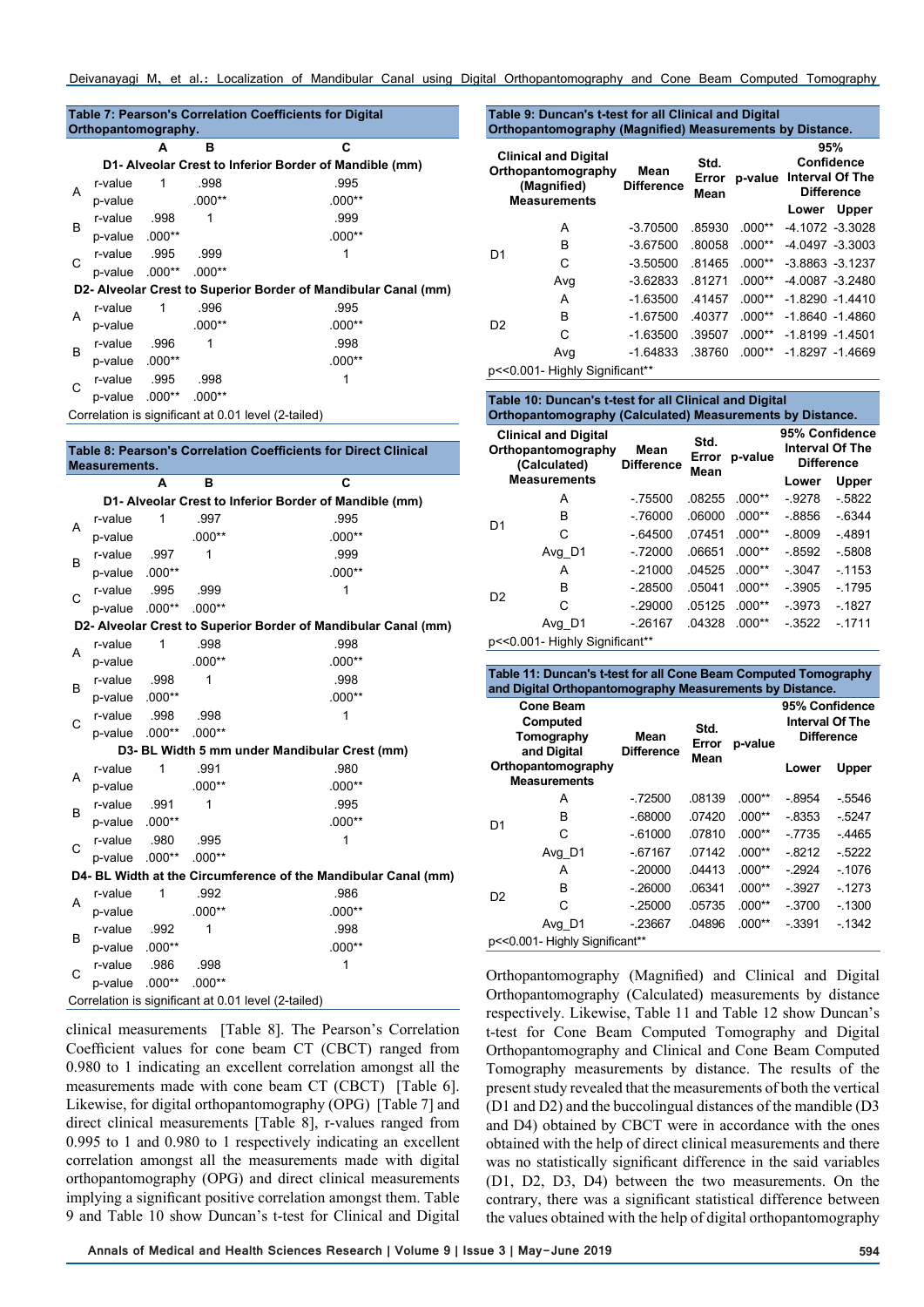| Table 12: Duncan's t-test for all Clinical and Cone Beam Computed |
|-------------------------------------------------------------------|
| <b>Tomography Measurements by Distance.</b>                       |

| <b>Clinical and Cone</b><br><b>Beam Computed</b><br>Tomography<br><b>Measurements</b> |     | Mean<br><b>Difference</b> | Std.<br>Error<br>Mean | p-value | 95% Confidence<br><b>Interval Of The</b><br><b>Difference</b> |           |
|---------------------------------------------------------------------------------------|-----|---------------------------|-----------------------|---------|---------------------------------------------------------------|-----------|
|                                                                                       |     |                           |                       |         | Lower                                                         | Upper     |
| D <sub>1</sub>                                                                        | A   | $-0.03000$                | .03914                | .453    | $-1119$                                                       | .0519     |
|                                                                                       | В   | $-08000$                  | .02128                | .078    | $-1245$                                                       | $-0355$   |
|                                                                                       | С   | $-03500$                  | .01957                | .090    | $-0760$                                                       | .0060     |
|                                                                                       | Avg | $-04833$                  | .01752                | .067    | $-0850$                                                       | $-0117$   |
|                                                                                       | A   | $-.01000$                 | .01235                | .428    | $-0359$                                                       | .0159     |
|                                                                                       | B   | $-02500$                  | .02280                | .287    | $-0727$                                                       | .0227     |
| D <sub>2</sub>                                                                        | C   | $-.04000$                 | .01522                | .083    | $-0719$                                                       | $-0.081$  |
|                                                                                       | Avg | $-02500$                  | .01182                | .048    | $-0497$                                                       | $-0.0003$ |
| D <sub>3</sub>                                                                        | А   | $-00500$                  | .01698                | .772    | $-0405$                                                       | .0305     |
|                                                                                       | в   | $-04500$                  | .02112                | .046    | $-0892$                                                       | $-0.0008$ |
|                                                                                       | С   | $-03500$                  | .01957                | .090    | $-0760$                                                       | .0060     |
|                                                                                       | Avg | $-02833$                  | .01089                | .079    | $-0511$                                                       | $-0055$   |
| D4                                                                                    | Α   | .02500                    | .01758                | .171    | $-0118$                                                       | .0618     |
|                                                                                       | в   | .00000                    | .02406                | 1.000   | $-0504$                                                       | .0504     |
|                                                                                       | С   | $-03500$                  | .01957                | .090    | $-0760$                                                       | .0060     |
|                                                                                       | Avq | $-0.00333$                | .01231                | .789    | $-.0291$                                                      | .0224     |

**Table 13: Descriptive statistics for average magnification with Digital Orthopantomography (Magnified) Vs. Digital Orthopantomography (Calculated). Digital Orthopantomography (Magnified) Vs. Digital Orthopantomography (Calculated) Min. Max. Mean Range** Average Magnification Percentage- D1 12% 18% 15% 14%-17% Average Magnification Percentage- D2 12% 18% 15% 14%-17% Average Magnification Factors- D1 1.14 1.22 1.18 1.06-1.30 Average Magnification Factors- D2 1.14 1.22 1.18 1.06-1.30 **Table 14: Descriptive statistics for average magnification with Digital Orthopantomography (Magnified) Vs. Direct Clinical** 

|                                     |      |      | Range                                                                                                   |
|-------------------------------------|------|------|---------------------------------------------------------------------------------------------------------|
| Average Magnification Percentage-D1 |      |      | $17.1% -$<br>20.9%                                                                                      |
|                                     |      |      | $16.2% -$<br>19.8%                                                                                      |
| 1 16                                | 1.30 | 1.24 | 1.12-1.36                                                                                               |
| 1 17                                |      |      |                                                                                                         |
|                                     |      |      | Min. Max. Mean<br>14% 23% 19%<br>Average Magnification Percentage-D2 15% 22% 18%<br>1.28 1.22 1.10-1.34 |

(OPG) (D1,D2) as against the same values obtained with the help of direct clinical measurements. Table 13 and Table 14 show the descriptive statistics for average magnification with Digital Orthopantomography (Magnified) vs. Digital Orthopantomography (Calculated) and average magnification with Digital Orthopantomography (Magnified) Vs. Direct Clinical Measurements.

## **Discussion**

Pre-surgical implant area assessment is an important aspect in any successful implant procedure. A great deal of risk is involved in placement of dental implants because of inaccurate determination of the bone length and the subsequent use of implants that exceed the extent of the bone available. Such risks have their consequences in the form of temporary or, permanent neurosensory disturbances due to inferior alveolar nerve impingement. [9-11] On properly assessing the mandibular canal

location in the mandible before dental implant procedures, the chances of occurrence of such nerve injuries are significantly reduced. Although conventional computed tomography (CT) imaging can accurately assess the cortical bone thickness of the remaining alveolar bone, it requires high dose of radiation. Cone beam computed tomography (dental CBCT) which requires a lower radiation dose is frequently used in diagnosis and treatment planning in such cases. In addition to lower doses of radiation, dental CBCT provides greater spatial resolution than CT making it an ideal pre-surgical assessment tool for dental implant surgeries. [12] The aim of the present study was to determine the efficiency and accuracy of digital orthopantomography (OPG) and cone beam CT (CBCT) in determining the location of mandibular canal in pre-operative assessment of mandibles for implant placement. When considering direct clinical measurements from dry mandibles as the gold standard, the results of the present study clearly revealed that the mean values of D1, D2, D3 and D4 (15.52 mm, 7.53 mm, 11.20 mm and 10.97 mm) obtained with the help of cone beam CT (CBCT) were very close to the direct gold standard clinical measurement values of 15.47 mm, 7.51 mm, 11.18 mm and 10.97 mm respectively. Similar measurements obtained with the help of digital orthopantomography (OPG) for D1 and D2 (19.10 mm and 9.16 mm) were, on the contrary, found to be much higher than the clinical measurement values (15.47 mm and 7.51 mm). Furthermore, the Pearson's Correlation Coefficients showed that there was a direct positive linear relationship evident between distance measurements for D1 (r=0.999, p<0.01), D2 (r=0.998, p<0.01), D3 (r=0.993, p<0.01) and D4 (r=0.996, p<0.01) in cone beam CT (CBCT). A similar positive relationship, also, existed between distance measurements for D1 (r=0.998,  $p<0.01$ ) and D2 ( $r=0.996$ ,  $p<0.01$ ) in OPG as well as between distance measurements for D1 ( $r=0.997$ ,  $p<0.01$ ), D2 ( $r=0.998$ , p<0.01), D3 (r=0.991, p<0.01) and D4 (r=0.992, p<0.01) in case of direct clinical measurements. The Pearson's Correlation Coefficient values for cone beam CT (CBCT) ranged from 0.980 to 1 indicating an excellent correlation amongst all the measurements made with cone beam CT (CBCT). Likewise, for digital orthopantomography (OPG) and direct clinical measurements, r-values ranged from 0.995 to 1 and 0.980 to 1 respectively indicating an excellent correlation amongst all the measurements made with digital orthopantomography (OPG) and direct clinical measurements implying a significant positive correlation amongst them. Furthermore, the results of the present study revealed that the measurements of both the vertical (D1 and D2) and the buccolingual distances of the mandible (D3 and D4) obtained by CBCT were in accordance with the ones obtained with the help of direct clinical measurements and there was no statistically significant difference in the said variables (D1, D2, D3, D4) between the two measurements. On the contrary, there was a significant statistical difference between the values obtained with the help of digital orthopantomography (OPG) (D1,D2) as against the same values obtained with the help of direct clinical measurements. The results of the present study were found to be in accordance with the study conducted by Angelopoulos C et al. [13] who compared CBCT reformatted panoramic images (i-CAT; Imaging Sciences, Hatfield, PA), direct (charge-coupled device-based) panoramic radiographs (DIMAX; Planmeca, Helsinki, Finland) and digital panoramic radiographs based on a storage phosphor system (DENOPTIX;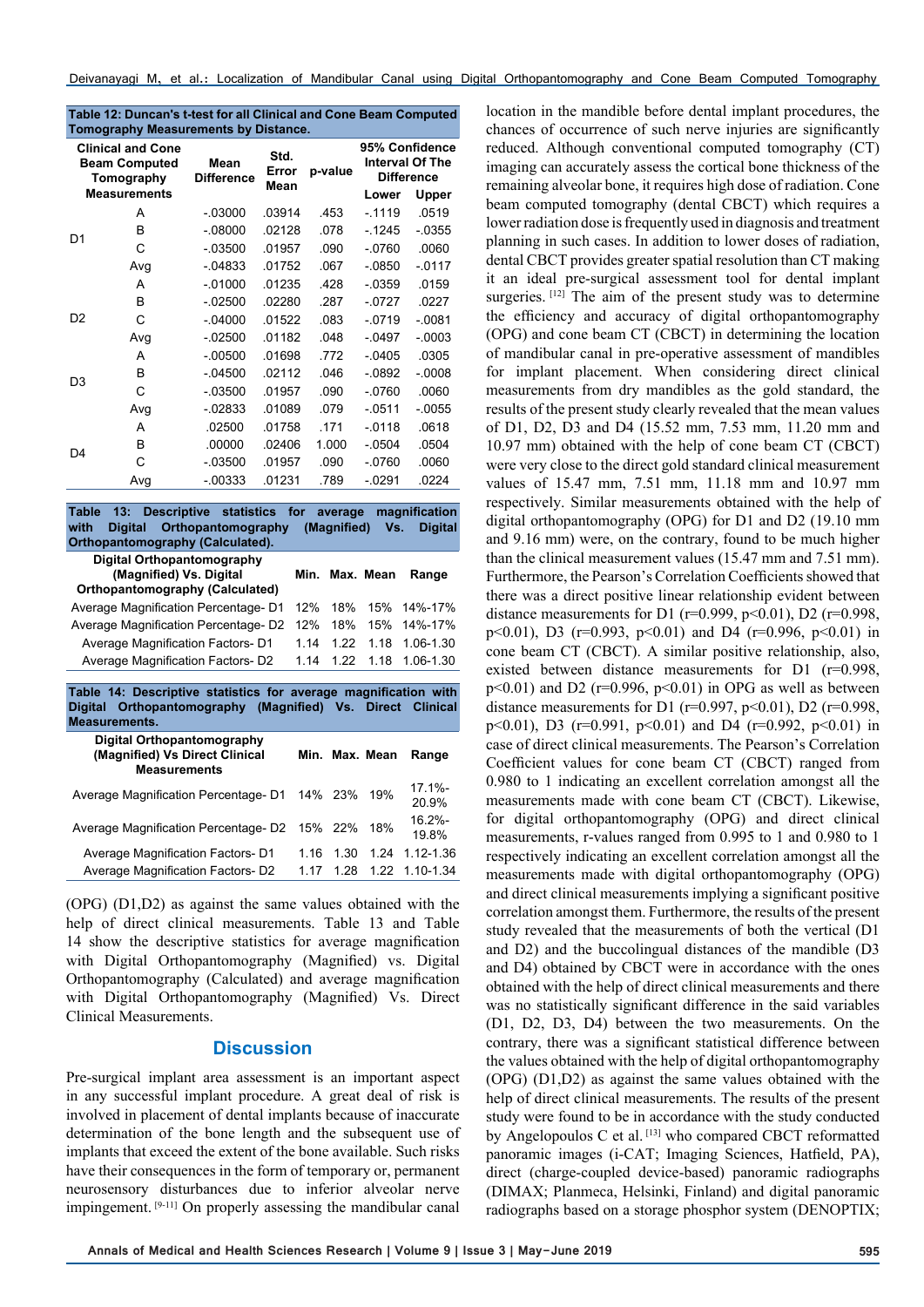Deivanayagi M, et al.: Localization of Mandibular Canal using Digital Orthopantomography and Cone Beam Computed Tomography

Gendex, Chicago, IL) for the identification of the mandibular canal as part of the pre-implant assessment. The said study, also, concluded CBCT to be the most reliable method for presurgical implant assessment and also, to have added advantages in the form of reduced radiation exposure simultaneously. The images acquired with the help of cone beam CT (CBCT) were, also, free from any magnification errors and superimpositions of the neighboring structures. This was, also, in accordance with the results of the study conducted by Yim JH et al [14] which reported that no magnification of images was found in the images acquired by cone beam CT (Panoramic CT) when compared with the digital orthopantomography (OPG) (Planmeca panoramic images). The results of the present study were, also, found to be in accordance with the study conducted by Kamburoglu K et al. [15] which compared CBCT of skull with direct digital caliper measurements and observed that all CBCT measurements were highly accurate to caliper measurements. Similar results were obtained in the study conducted by Tantanapornkul W et al. [16] which concluded CBCT to be an accurate method of assessment in such situations observing that the level of accuracy for determining the sensitivity and specificity was 93% and 77% for cone beam CT and 70% and 63% for digital panoramic images respectively. Georgescu CE et al, [17] also, demonstrated that CBCT is more efficient and accurate compared to digital orthopantomography (OPG) with added advantages in the form of easier and faster transformation of data, allowing direct volumetric reconstructions and a high level of accuracy and reproducibility. Similar results were, also, obtained by Yun-long Z et al. [18] who analyzed the application of cone beam CT (CBCT) and digital orthopantomography (OPG) in pre-surgical implant assessment and concluded that CBCT can evaluate the bone volume of pre-surgical alveolar bone more accurately and can, also, indicate the peri-implant bone volume and quality clearly. In the present study, CBCT images were taken with the soft tissue equivalent (water) to avoid soft tissue burn-out. Hence, overestimation of vertical distances was excluded. The said methodology was adopted in accordance with the study conducted by Suomalainen A et al. [19] which used sucrose solutions to minimize the chances of soft tissue burn-out. According to the said study, the error of linear measurements with CBCT was found to be even smaller than that obtained with the multi-slice CT (MSCT) during pre-surgical implant planning and thus, they concluded cone beam CT (CBCT) to be a reliable tool for implant planning measurements when compared with the MSCT. The said findings were though not in accordance with the study conducted by Potter BJ et al. [12] which showed overestimation in the measurement of distance between the inferior alveolar canal and alveolar crest wherein the tomograms overestimated 3.06% of the distances. Also, the said findings were, again, in contrast with the findings of the study conducted by Peltola JS and Mattila M [20] where an underestimation of the measured distance was found due to burn-out of the soft tissues in the mandible crest area leading to difficulty in identification and errors in the tracing.

## **Conclusion**

The present study determined the efficiency and accuracy of digital orthopantomography (OPG) and cone beam CT (CBCT) in determining the location of mandibular canal in pre-operative assessment of mandibles for implant placement. The findings

of the present study implied that CBCT is the most efficient and accurate diagnostic tool available to locate the course of mandibular canal in the selection of potential implant sites. The accuracy of the i CAT was found to be superior to the digital panoramic images in the present study because of multiplanar 3D reconstructions which is not possible with 2D panoramic images. Two dimensional panoramic images do not provide information on bone thickness or, location of vital structures in a buccolingual direction wherein the three dimensional images accurately display the size and buccolingual direction of the mandibular canals and density of the remaining alveolar ridges. The efficiency of digital panoramic image is, further, reduced due to the possibility of magnification errors. However, panoramic radiographs are still valuable in daily practice with the skill and knowledge of the experienced surgeons.

# **Limitations of the Present Study**

The present study does have certain limitations, though, in the form of smaller sample size and with the study being on dry mandibles which are certainly different from that of a patient. Furthermore, the collected sample could not be correlated with information associated with age and gender parameters that might lead to potential bias. Further studies are, therefore, warranted to validate the accuracy of the results obtained in the present study by using larger sample size. The present study was, also, limited only to the posterior mandible, thus, studies pertaining to other areas of mandible might, also, be considered to assess the efficiency of the said modalities in the accurate assessment of different parameters on dry or, otherwise, *in-vivo* studies on mandibles.

# **Conflict of Interest**

The authors disclose that they have no conflicts of interest.

## **References**

- 1. American Dental Association and US Department of Health and Human Services. The Selection of Patients for X-ray Examinations: Dental Radiographic Examinations, 2004.
- 2. White SC, Heslop EW, Hollender LG, Mosier KM, Ruprecht A, Shrout MK. American Academy of Oral and Maxillofacial Radiology. Parameters of radiologic care: An official report of the American Academy of Oral and Maxillofacial Radiology. Oral Surg Oral Med Oral Pathol Oral Radiol Endod 2001;91:498-511.
- 3. Mozzo P, Procacci C, Tacconi A, Martini PT, Andreis IA. A new volumetric CT machine for dental imaging based on the conebeam technique: Preliminary results. Eur Radiol 1998;8:1558-1564.
- 4. Baba R, Ueda K, Okabe M. Using a flat-panel detector in high resolution cone beam CT for dental imaging. Dentomaxillofac Radiol 2004;33:285-290.
- 5. Baba R, Konno Y, Ueda K, Ikeda S. Comparison of flat-panel detector and image-intensifier detector for cone-beam CT. Comput Med Imaging Graph 2002;26:153-158.
- 6. Sukovic P, Brooks S, Perez L, Clinthorne NH. DentoCAT: A novel design of a cone beam CT scanner for dento-maxillofacial imaging: Introduction and preliminary results. In: Lemke HU, Vannier MW, Inamura K, Farman AG, Doi K, editors. Computer Assisted Radiology and Surgery. Amsterdam: Elsevier Science; 2001; 659-664.
- 7. Sukovic P. Cone beam computed tomography in craniofacial imaging. Orthod Craniofac Res 2003;6:31-36.